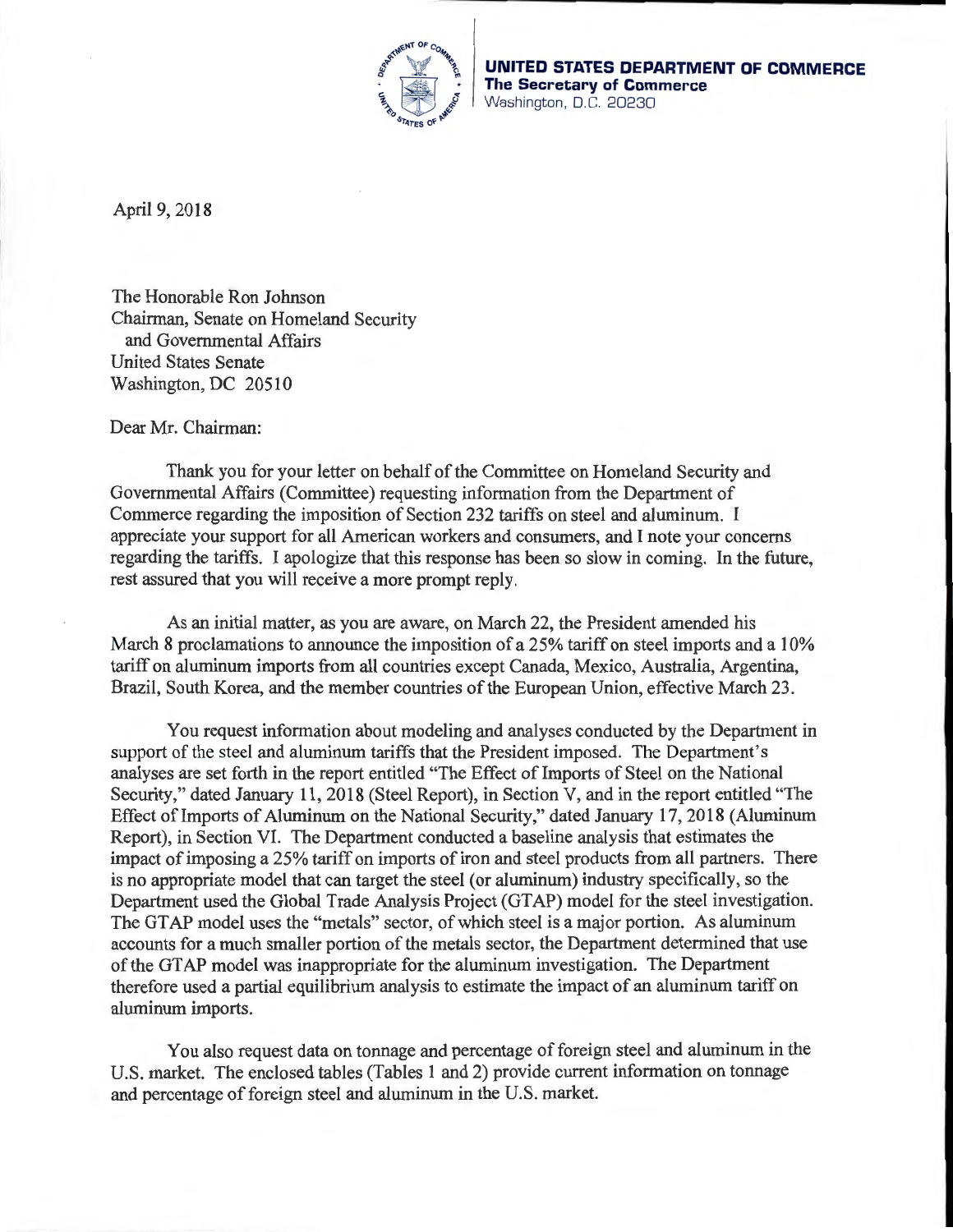The Honorable Ron Johnson Page 2

The Committee also requests information supporting the national security justification for the steel and aluminum tariffs. That information can be found in the Steel Report and the Aluminum Report, respectively. The national security justification for the steel tariff is set forth in the Steel Report at Section V.A., entitled "Steel is Important to U.S. National Security." Section V.A.5 of the Steel Report, entitled "Steel Consumed in Critical Industries," addresses the amount of steel used and required for national security purposes. The national security justification for the aluminum tariff is set forth in the Aluminum Report at Section VI.A., entitled "Aluminum is Essential to U.S. National Security." Section VI.A.2 of the Aluminum Report, entitled "Aluminum is Required for U.S. Critical Infrastructure," addresses the amount of aluminum used and required for national security purposes.

I would also like to address several points in your letter regarding job losses, economic impacts, and potential country reactions to the steel and aluminum tariffs. I agree that we must be mindful of how policy initiatives impact jobs. It is important to note, however, that the President imposed these tariffs to protect the national security as defined by Congress in section 232. The Secretary of Defense concurred with Commerce's conclusion that imports of steel and aluminum threaten to impair the national security.

I also disagree with the notion that the 2002 steel tariff is an appropriate analog. Two conditions existed then that are not present now. The country was in a recession from March to November 2001, just before the George W. Bush Administration put the tariffs into effect in March of2002. More importantly, productivity in the durable goods manufacturing industry increased 25% from 2001 to 2004, which brackets the March 2002 to December 2003 period the tariffs were in effect. It is therefore no surprise that the durable goods industry experienced a decrease in employment of 14% over that period as companies became more efficient. Indeed, worker wages and hours worked increased in the durable goods industry over that same period as employees who remained shared in the productivity gains. Employment actually decreased more in the steel-producing industries than in the durable goods industry from 2001 to 2004 (a combined 18% decline as opposed to a 14% decline) due to consolidations and productivity gains, notwithstanding a 10% increase in steel production over that same period. The International Trade Commission's 2005 report on the impact of the 2002 steel tariff confirms as much, and it cites both the 2001 recession and increased productivity in its discussion of the steel tariff and impacts on employment.<sup>1</sup>

I also do not believe that the economic impact in the form of higher input costs will be as dramatic as many claim. As I have explained in the past, there are approximately 1.3 ounces of steel in a can of soup. A 25% steel tariff would raise the cost of a can of soup by less than a penny. The cost impact of a 10% aluminum tariff on a can of soda is comparable.

<sup>&</sup>lt;sup>1</sup> See Steel: Evaluation of the Effectiveness of Import Relief, U.S. International Trade Commission Publication 3797 (Sep. 2005) at 111-11 to 111-14 (available at https://www. usitc.gov/publications/safeguards/pub3797.pdt) (viewed 04/08/2018)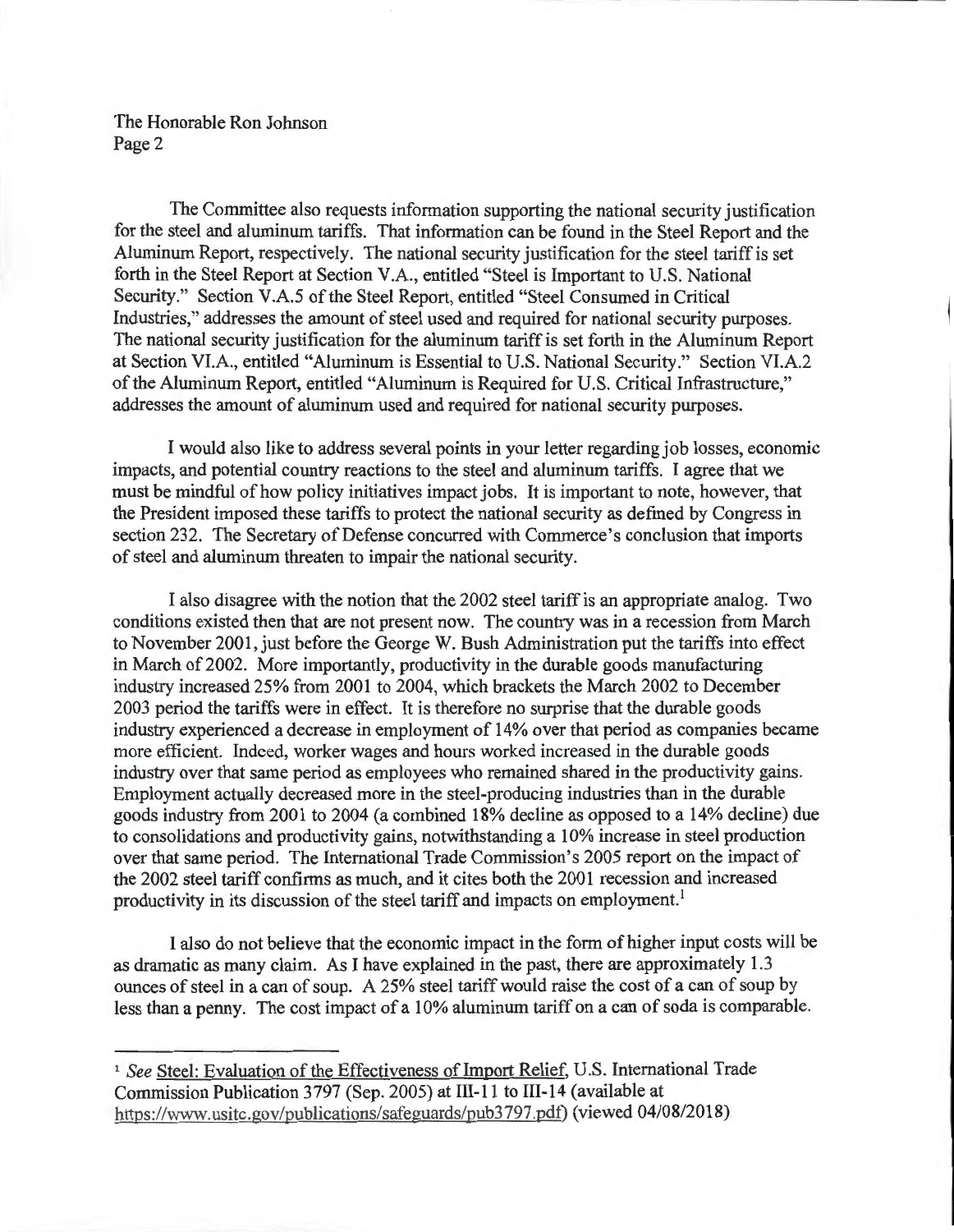The Honorable Ron Johnson Page 3

The price of an automobile will rise by approximately 1%. These cost impacts will be minimal relative to the overall size of the U.S. economy.

The enclosed five charts further illustrate that steel and aluminum prices have historically had little impact on the production of autos and recreational vehicles or on housing starts. In general, it appears that steel and aluminum prices are lowest when downstream demand is weakest and are highest either concurrent with, or slightly before, when downstream demand is highest and production peaks. Thus, downstream demand appears to drive steel and aluminum price rather than steel and aluminum price changes driving downstream demand. The charts highlight the extreme volatility of steel and aluminum prices. The cyclical swings of steel and aluminum prices are high relative to the tariffs.

Other factors will also mitigate the impact of the tariffs. The exclusions the President authorized will further reduce the impact of the tariffs on specific companies. In addition, in my experience, foreign producers will likely absorb some of the tariffs, so the entire cost of the tariff is not likely to be passed on to downstream customers. This split of costs is even documented in the first court challenge filed against the tariffs, where emails submitted by the plaintiff in an unsuccessful bid for a temporary restraining order showed that customers expected to split the tariff cost with the foreign producer. Even with the tariffs, U.S. steel and aluminum producers will have unused capacity and will need to compete aggressively for incremental business.

Finally, you raise concerns about retaliatory actions. Again, as I noted, the tariffs imposed under Section 232 were imposed for national security purposes. But broader U.S. trade policy is structured to encourage meaningful and constructive dialogue with other countries that are willing to negotiate mutually beneficial deals with the United States. We expected the imposition of tariffs to encourage joint action with our allies and other nations to address global excess production. The recently announced agreement with the Republic of Korea, through which Korea agreed to joint efforts to address China's excess production and also to limit its own steel exports and increase auto imports from the United States, is an example of how countries can work cooperatively with the United States on alternative actions to address the threat to national security posed by excess global production and their exports of steel or aluminum. In fact, the Republic of Korea committed to restricting its steel exports to the U.S. to 70% of its 2015-2017 three-year average, which equates to a 1.13 million ton annual reduction. The European Union has also expressed interest in working with the United States to address the issue of excess production, and discussions are continuing on appropriate alternative means to address the threat posed by their exports of steel to our national security.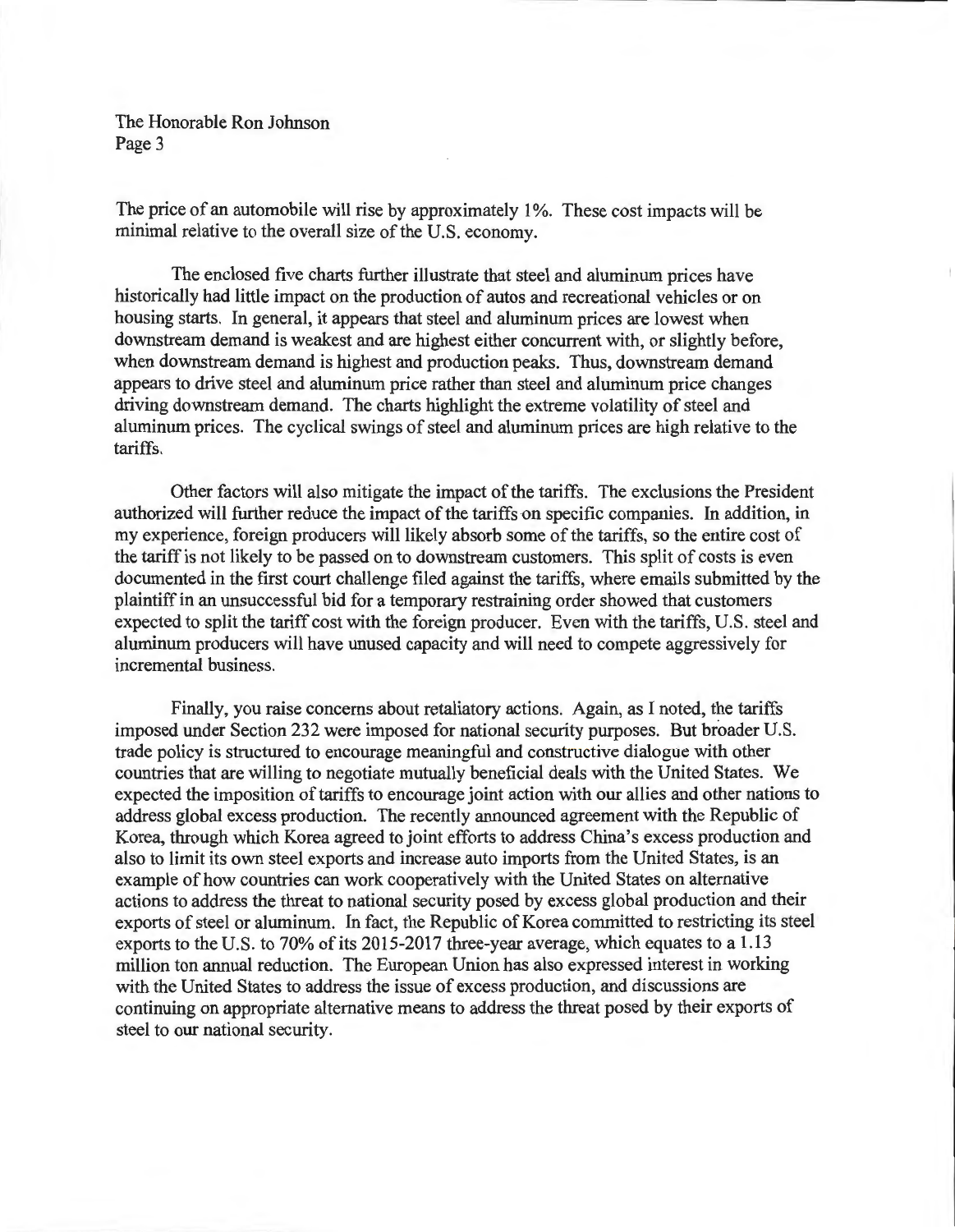The Honorable Ron Johnson Page 4

Thank you again for your attention to these important issues. If you have any further concerns or questions, please have your staff contact Michael Platt, Jr., Assistant Secretary for Legislative and Intergovernmental Affairs, at (202) 482-3663.

Sincerely,

Wilbur Ross

Enclosures

- 1. United States (Consumption/Domestic) Import Statistics Steel Commodity
- 2. United States (Consumption/Domestic) Import Statistics- Aluminum Commodity
- 3. Auto production and aluminum prices
- 4. Auto production and steel prices
- 5. Housing starts and steel price variations
- 6. RV unit shipment and steel prices
- 7. RV unit shipments and aluminum prices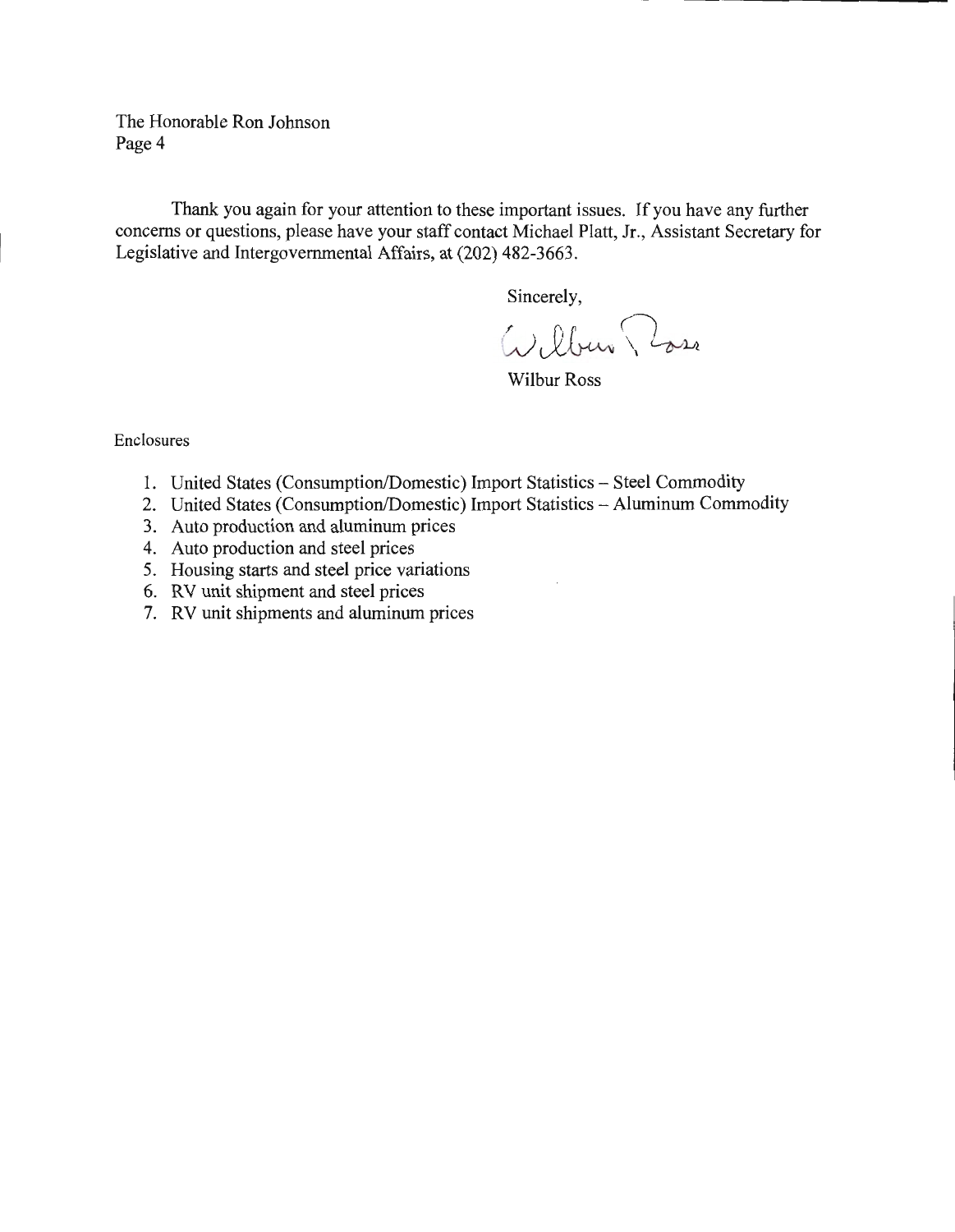|                                                               | Table 1: United States (Consumption/Domestic) Import Statistics - Steel |              |                   |  |  |
|---------------------------------------------------------------|-------------------------------------------------------------------------|--------------|-------------------|--|--|
|                                                               | Commodity: Steel (232 scope), in metric tons                            |              |                   |  |  |
| Data for Updated 2017<br>Percent of Total<br>Percent of Total |                                                                         |              |                   |  |  |
| <b>Partner Country</b>                                        | Total U.S. Imports                                                      | U.S. Imports | U.S. Demand (est) |  |  |
| World                                                         | 34,678,452                                                              | 100.0%       | 32.4%             |  |  |
| Canada                                                        | 5,782,330                                                               | 16.7%        | 5.4%              |  |  |
| <b>Brazil</b>                                                 | 4,674,808                                                               | 13.5%        | 4.4%              |  |  |
| Korea South                                                   | 3,412,860                                                               | 9.8%         | 3.2%              |  |  |
| Mexico                                                        | 3,167,142                                                               | 9.1%         | 3.0%              |  |  |
| Russia                                                        | 2,866,704                                                               | 8.3%         | 2.7%              |  |  |
| Turkey                                                        | 1,987,636                                                               | 5.7%         | 1.9%              |  |  |
| Japan                                                         | 1,728,615                                                               | 5.0%         | 1.6%              |  |  |
| Germany                                                       | 1,383,025                                                               | 4.0%         | 1.3%              |  |  |
| Taiwan                                                        | 1,130,307                                                               | 3.3%         | 1.1%              |  |  |
| China                                                         | 763,036                                                                 | 2.2%         | 0.7%              |  |  |
| India                                                         | 753,388                                                                 | 2.2%         | 0.7%              |  |  |
| Vietnam                                                       | 679,129                                                                 | 2.0%         | 0.6%              |  |  |
| Netherlands                                                   | 636,900                                                                 | 1.8%         | 0.6%              |  |  |
| Italy                                                         | 502,472                                                                 | 1.4%         | 0.5%              |  |  |
| Thailand                                                      | 410,275                                                                 | 1.2%         | 0.4%              |  |  |
| Spain                                                         | 405,690                                                                 | 1.2%         | 0.4%              |  |  |
| <b>United Kingdom</b>                                         | 351,045                                                                 | 1.0%         | 0.3%              |  |  |
| South Africa                                                  | 331,049                                                                 | 1.0%         | 0.3%              |  |  |
| Sweden                                                        | 302,598                                                                 | 0.9%         | 0.3%              |  |  |
| Australia                                                     | 281,879                                                                 | 0.8%         | 0.3%              |  |  |
| <b>United Arab Emirates</b>                                   | 273,620                                                                 | 0.8%         | 0.3%              |  |  |
| France                                                        | 272,775                                                                 | 0.8%         | ë<br>0.3%         |  |  |
| Austria                                                       | 267,875                                                                 | 0.8%         | 0.3%              |  |  |
| Ukraine                                                       | 241,285                                                                 | 0.7%         | 0.2%              |  |  |
| Argentina                                                     | 211,465                                                                 | 0.6%         | 0.2%              |  |  |
| Luxembourg                                                    | 206,548                                                                 | 0.6%         | 0.2%              |  |  |
| Egypt                                                         | 173,313                                                                 | 0.5%         | 0.2%              |  |  |
| Portugal                                                      | 133,055                                                                 | 0.4%         | 0.1%              |  |  |
| Belgium                                                       | 130,445                                                                 | 0.4%         | 0.1%              |  |  |
| Czech Republic                                                | 125,079                                                                 | 0.4%         | 0.1%              |  |  |
| Malaysia                                                      | 96,246                                                                  | 0.3%         | 0.1%              |  |  |
| Romania                                                       | 76,144                                                                  | 0.2%         | 0.1%              |  |  |
| Saudi Arabia                                                  | 74,784                                                                  | 0.2%         | 0.1%              |  |  |
| Finland                                                       | 67,477                                                                  | 0.2%         | 0.1%              |  |  |
| Philippines                                                   | 63,009                                                                  | 0.2%         | 0.1%              |  |  |
| Slovakia                                                      | 52,903                                                                  | 0.2%         | $0.0\%$           |  |  |
|                                                               |                                                                         |              |                   |  |  |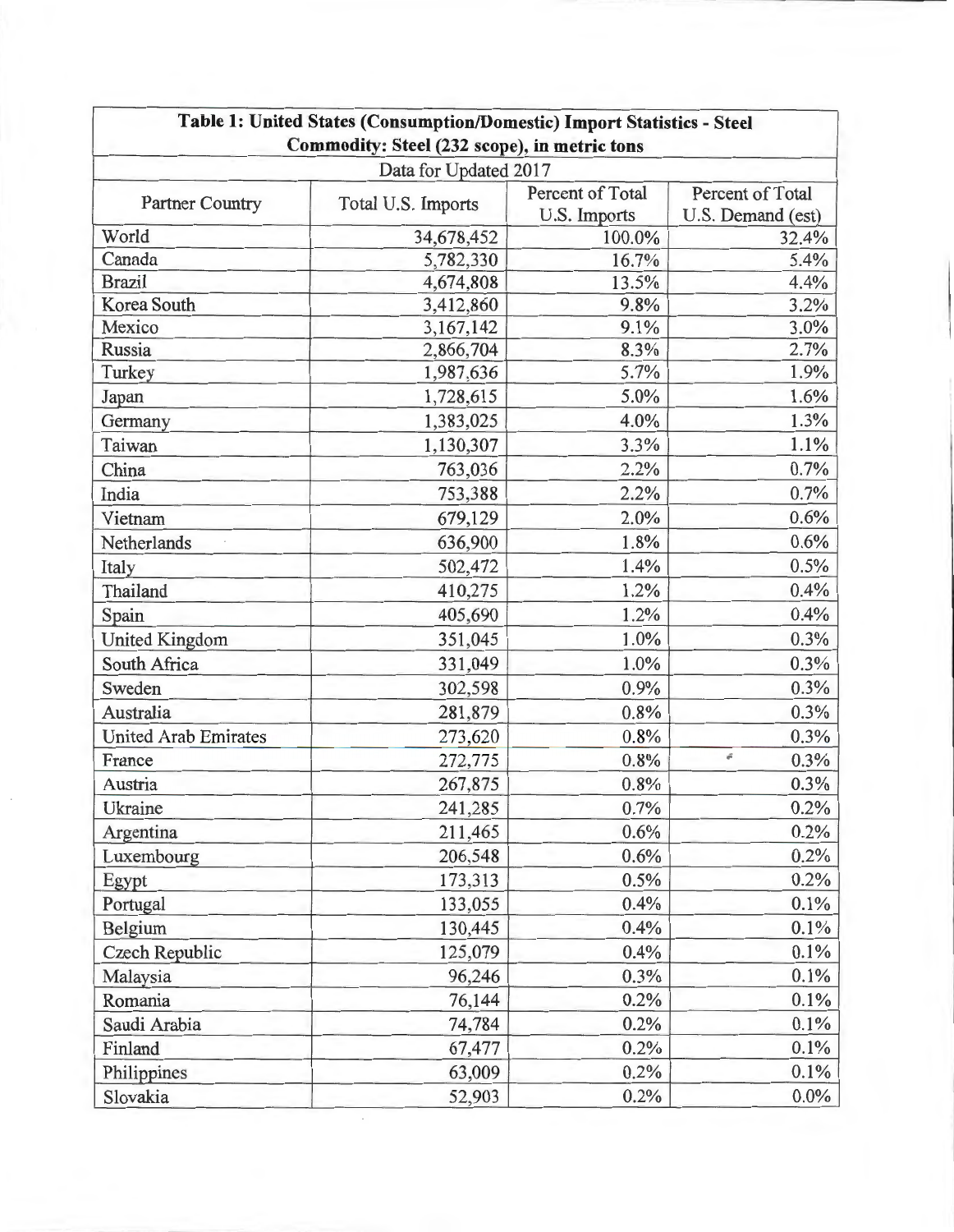| <b>Belarus</b>     | 51,151         | 0.1%    | $0.0\%$ |
|--------------------|----------------|---------|---------|
| Greece             | 49,846         | 0.1%    | 0.0%    |
| Peru               | 48,512         | 0.1%    | $0.0\%$ |
| New Zealand        | 46,418         | 0.1%    | 0.0%    |
| Indonesia          | 45,762         | 0.1%    | 0.0%    |
| Oman               | 43,885         | 0.1%    | $0.0\%$ |
| Colombia           | 43,438         | 0.1%    | 0.0%    |
| Costa Rica         | 41,011         | 0.1%    | 0.0%    |
| Dominican Republic | 38,088         | 0.1%    | $0.0\%$ |
| Serbia             | 36,424         | 0.1%    | 0.0%    |
| Guatemala          | 31,351         | 0.1%    | $0.0\%$ |
| Slovenia           | 31,070         | 0.1%    | $0.0\%$ |
| Morocco            | 30,454         | 0.1%    | $0.0\%$ |
| Pakistan           | 25,708         | 0.1%    | $0.0\%$ |
| Denmark            | 22,809         | 0.1%    | $0.0\%$ |
| Switzerland        | 16,893         | 0.0%    | $0.0\%$ |
| Macedonia          | 12,363         | 0.0%    | $0.0\%$ |
| Norway             | 11,335         | 0.0%    | $0.0\%$ |
| Poland             | 8,917          | 0.0%    | $0.0\%$ |
| Kazakhstan         | 5,904          | $0.0\%$ | 0.0%    |
| Chile              | 5,095          | $0.0\%$ | $0.0\%$ |
| Venezuela          | 4,001          | $0.0\%$ | $0.0\%$ |
| Bahrain            | 3,650          | 0.0%    | $0.0\%$ |
| Honduras           | 1,822          | $0.0\%$ | $0.0\%$ |
| El Salvador        | 1,524          | 0.0%    | 0.0%    |
| <b>Hong Kong</b>   | 1,349          | $0.0\%$ | $0.0\%$ |
| Ireland            | 558            | 0.0%    | $0.0\%$ |
| Singapore          | 473            | $0.0\%$ | $0.0\%$ |
| Tunisia            | 463            | $0.0\%$ | $0.0\%$ |
| Myanmar            | 363            | $0.0\%$ | $0.0\%$ |
| Hungary            | 245            | 0.0%    | $0.0\%$ |
| Ecuador            | 241            | $0.0\%$ | $0.0\%$ |
| Bulgaria           | 121            | $0.0\%$ | $0.0\%$ |
| Jordan             | 105            | 0.0%    | $0.0\%$ |
| Trinidad & Tobago  | 88             | 0.0%    | $0.0\%$ |
| Cambodia           | 34             | 0.0%    | $0.0\%$ |
| Latvia             | 19             | 0.0%    | $0.0\%$ |
| Israel             | 18             | $0.0\%$ | $0.0\%$ |
| Panama             | 13             | 0.0%    | $0.0\%$ |
| Estonia            | 11             | $0.0\%$ | $0.0\%$ |
| <b>Bahamas</b>     | $\overline{2}$ | 0.0%    | $0.0\%$ |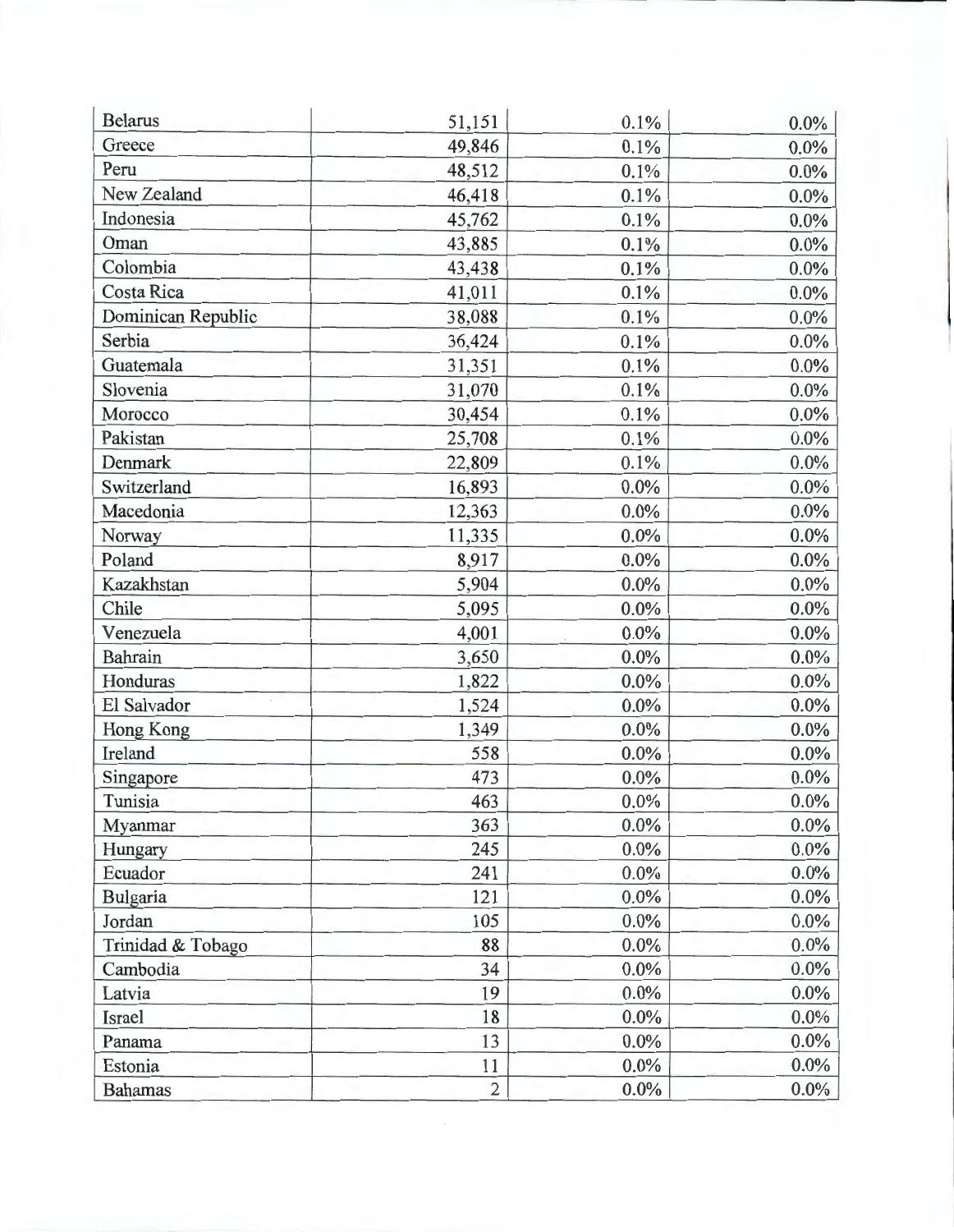| Croatia             | $\overline{2}$   | 0.0%    | $0.0\%$ |
|---------------------|------------------|---------|---------|
| Guyana              | $\overline{c}$   | 0.0%    | $0.0\%$ |
| Georgia             | $\overline{2}$   | 0.0%    | 0.0%    |
| Sri Lanka           | $\mathbf{1}$     | 0.0%    | 0.0%    |
| Seychelles          | $\mathbf{1}$     | 0.0%    | 0.0%    |
| Lithuania           | $\bf{0}$         | 0.0%    | 0.0%    |
| Angola              | $\bf{0}$         | 0.0%    | 0.0%    |
| Liechtenstein       | $\pmb{0}$        | 0.0%    | $0.0\%$ |
| Kenya               | $\bf{0}$         | 0.0%    | $0.0\%$ |
| Macau               | $\bf{0}$         | 0.0%    | $0.0\%$ |
| Iraq                | $\boldsymbol{0}$ | $0.0\%$ | 0.0%    |
| Nicaragua           | $\mathbf{0}$     | 0.0%    | $0.0\%$ |
| Niger               | $\bf{0}$         | 0.0%    | $0.0\%$ |
| Nigeria             | $\bf{0}$         | 0.0%    | 0.0%    |
| Nauru               | $\bf{0}$         | 0.0%    | $0.0\%$ |
| Mozambique          | $\bf{0}$         | $0.0\%$ | $0.0\%$ |
| Mauritania          | $\bf{0}$         | $0.0\%$ | $0.0\%$ |
| Moldova             | $\bf{0}$         | 0.0%    | $0.0\%$ |
| Algeria             | $\bf{0}$         | $0.0\%$ | $0.0\%$ |
| Curacao             | $\bf{0}$         | $0.0\%$ | $0.0\%$ |
| Cyprus              | $\bf{0}$         | 0.0%    | $0.0\%$ |
| Iceland             | $\bf{0}$         | 0.0%    | $0.0\%$ |
| Sierra Leone        | $\bf{0}$         | 0.0%    | $0.0\%$ |
| Qatar               | $\boldsymbol{0}$ | $0.0\%$ | $0.0\%$ |
| Suriname            | $\bf{0}$         | 0.0%    | 0.0%    |
| Sao Tome & Principe | $\bf{0}$         | 0.0%    | $0.0\%$ |
| Tokelau             | $\bf{0}$         | $0.0\%$ | $0.0\%$ |
| Tanzania            | $\overline{0}$   | 0.0%    | $0.0\%$ |

**Sources: United States Department of Commerce, Bureau of the Census; American Iron and Steel Institute. Calculations based on industry and trade data.**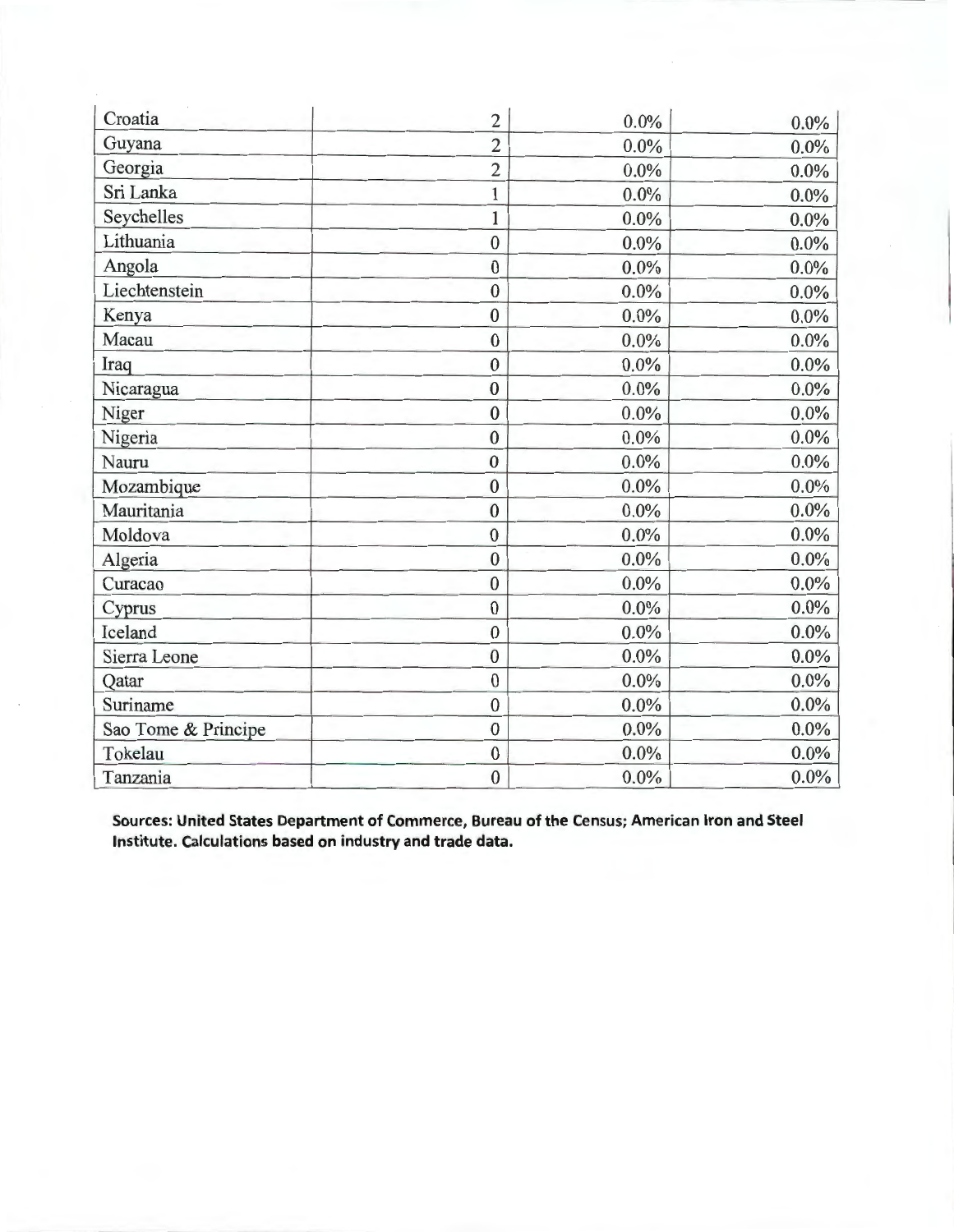|                             | Data for Updated 2017 |                             |                                       |
|-----------------------------|-----------------------|-----------------------------|---------------------------------------|
| <b>Partner Country</b>      | <b>Total Imports</b>  | Percent of Total<br>Imports | Percent of Total U.S.<br>Demand (est) |
| World                       | 6,867,373             | 100.0%                      | 51.9%                                 |
| Canada                      | 2,913,655             | 42.4%                       | 22.0%                                 |
| Russia                      | 743,735               | 10.8%                       | 5.6%                                  |
| China                       | 641,062               | 9.3%                        | 4.8%                                  |
| <b>United Arab Emirates</b> | 638,493               | 9.3%                        | 4.8%                                  |
| Argentina                   | 264,072               | 3.8%                        | 2.0%                                  |
| Bahrain                     | 246,796               | 3.6%                        | 1.9%                                  |
| India                       | 171,517               | 2.5%                        | 1.3%                                  |
| South Africa                | 159,332               | 2.3%                        | 1.2%                                  |
| Qatar                       | 118,028               | 1.7%                        | 0.9%                                  |
| Australia                   | 101,517               | 1.5%                        | 0.8%                                  |
| Venezuela                   | 91,926                | 1.3%                        | 0.7%                                  |
| Indonesia                   | 79,988                | 1.2%                        | 0.6%                                  |
| Mexico                      | 70,044                | 1.0%                        | 0.5%                                  |
| Saudi Arabia                | 68,088                | 1.0%                        | 0.5%                                  |
| Germany                     | 58,871                | 0.9%                        | 0.4%                                  |
| <b>Brazil</b>               | 54,032                | 0.8%                        | 0.4%                                  |
| France                      | 43,315                | 0.6%                        | 0.3%                                  |
| Oman                        | 42,492                | 0.6%                        | 0.3%                                  |
| <b>Hong Kong</b>            | 37,491                | 0.5%                        | 0.3%                                  |
| Austria                     | 36,203                | 0.5%                        | 0.3%                                  |
| Korea South                 | 34,103                | 0.5%                        | 0.3%                                  |
| Japan                       | 31,960                | 0.5%                        | 0.2%                                  |
| Vietnam                     | 26,751                | 0.4%                        | 0.2%                                  |
| Greece                      | 20,664                | 0.3%                        | 0.2%                                  |
| Italy                       | 17,459                | 0.3%                        | 0.1%                                  |
| Turkey                      | 15,790                | 0.2%                        | 0.1%                                  |
| Armenia                     | 13,914                | 0.2%                        | 0.1%                                  |
| Thailand                    | 11,468                | 0.2%                        | 0.1%                                  |
| Spain                       | 11,265                | 0.2%                        | 0.1%                                  |
| Belgium                     | 10,702                | 0.2%                        | 0.1%                                  |
| Malaysia                    | 9,765                 | 0.1%                        | 0.1%                                  |
| Sweden                      | 9,616                 | 0.1%                        | 0.1%                                  |
| <b>United Kingdom</b>       | 8,980                 | 0.1%                        | 0.1%                                  |
| Colombia                    | 8,286                 | 0.1%                        | 0.1%                                  |
| Taiwan                      | 8,271                 | 0.1%                        | 0.1%                                  |

 $\epsilon$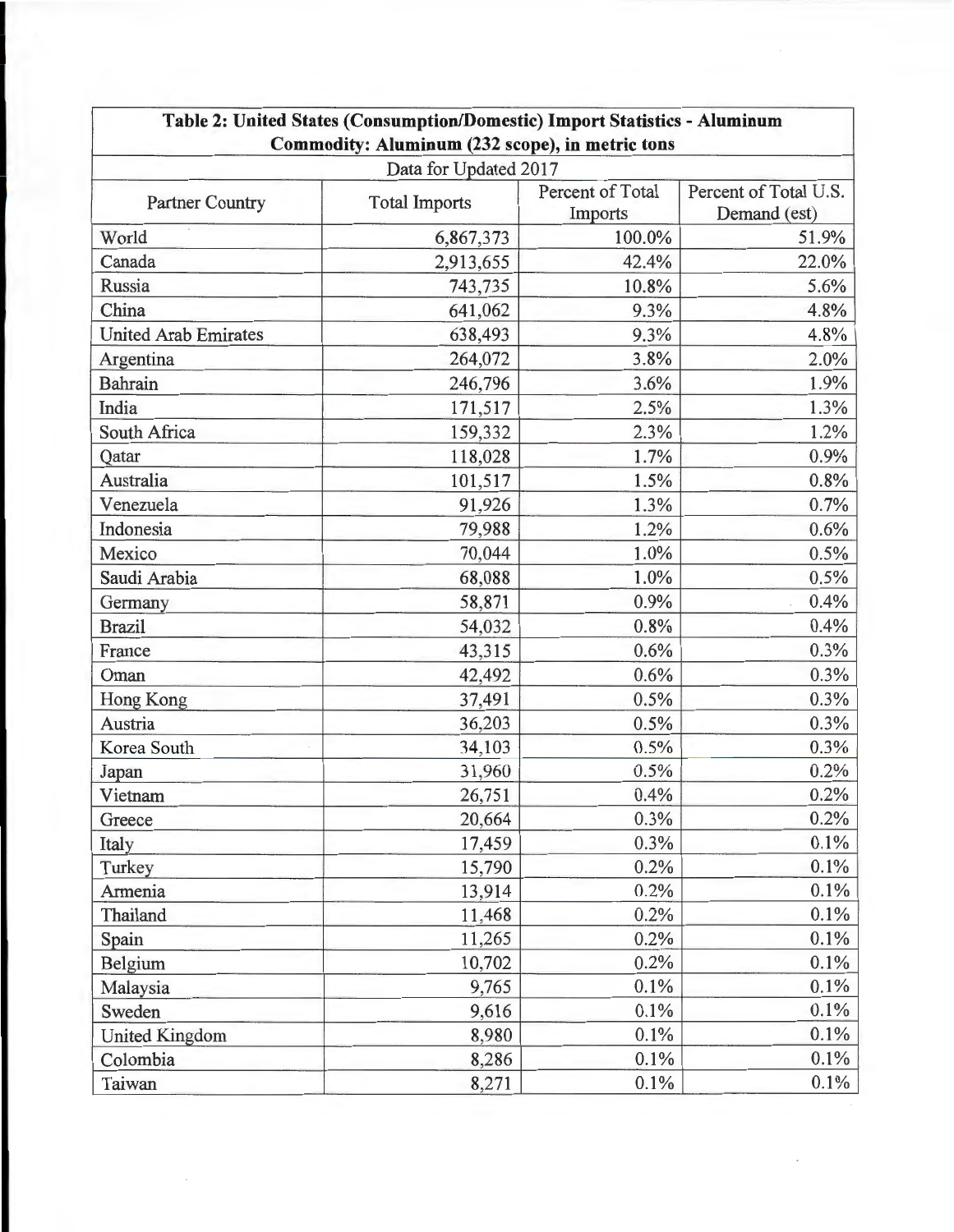| Netherlands          | 8,128 | 0.1%              | 0.1%    |
|----------------------|-------|-------------------|---------|
| Ecuador              | 5,506 | 0.1%              | 0.0%    |
| New Zealand          | 4,566 | 0.1%              | $0.0\%$ |
| Israel               | 3,664 | 0.1%              | 0.0%    |
| Romania              | 3,444 | 0.1%              | $0.0\%$ |
| Switzerland          | 3,416 | $0.0\%$           | $0.0\%$ |
| Dominican Republic   | 2,728 | $0.0\%$           | 0.0%    |
| Slovenia             | 2,416 | 0.0%              | $0.0\%$ |
| Czech Republic       | 2,278 | 0.0%              | $0.0\%$ |
| Costa Rica           | 2,143 | 0.0%              | 0.0%    |
| Norway               | 1,909 | $0.0\%$           | $0.0\%$ |
| Denmark              | 982   | $0.0\%$           | $0.0\%$ |
| Poland               | 856   | $0.0\%$           | $0.0\%$ |
| Ukraine              | 841   | $0.0\%$           | $0.0\%$ |
| Iceland              | 779   | $0.0\%$           | $0.0\%$ |
| Mozambique           | 777   | $0.0\%$<br>$\sim$ | $0.0\%$ |
| Philippines          | 559   | $0.0\%$           | $0.0\%$ |
| Singapore            | 511   | $0.0\%$           | $0.0\%$ |
| Luxembourg           | 365   | $0.0\%$           | 0.0%    |
| Portugal             | 332   | 0.0%              | $0.0\%$ |
| El Salvador          | 299   | $0.0\%$           | $0.0\%$ |
| Kazakhstan           | 165   | 0.0%              | $0.0\%$ |
| Egypt                | 163   | 0.0%              | $0.0\%$ |
| Hungary              | 159   | 0.0%              | $0.0\%$ |
| Tunisia              | 126   | 0.0%              | $0.0\%$ |
| Bulgaria             | 102   | 0.0%              | $0.0\%$ |
| Ireland              | 67    | 0.0%              | $0.0\%$ |
| Finland              | 63    | $0.0\%$           | $0.0\%$ |
| Azerbaijan           | 60    | $0.0\%$           | $0.0\%$ |
| Slovakia             | 55    | 0.0%              | $0.0\%$ |
| Panama               | 55    | $0.0\%$           | $0.0\%$ |
| Lithuania            | 34    | $0.0\%$           | $0.0\%$ |
| <b>Belarus</b>       | 25    | $0.0\%$           | $0.0\%$ |
| St. Kitts & Nevis    | 21    | 0.0%              | $0.0\%$ |
| Guatemala            | 20    | $0.0\%$           | $0.0\%$ |
| Croatia              | 19    | $0.0\%$           | $0.0\%$ |
| Nigeria              | 17    | 0.0%              | $0.0\%$ |
| Bosnia & Herzegovina | 16    | $0.0\%$           | $0.0\%$ |
| Antigua & Barbuda    | 13    | 0.0%              | $0.0\%$ |
| Pakistan             | 12    | $0.0\%$           | $0.0\%$ |
| Peru                 | 8     | $0.0\%$           | $0.0\%$ |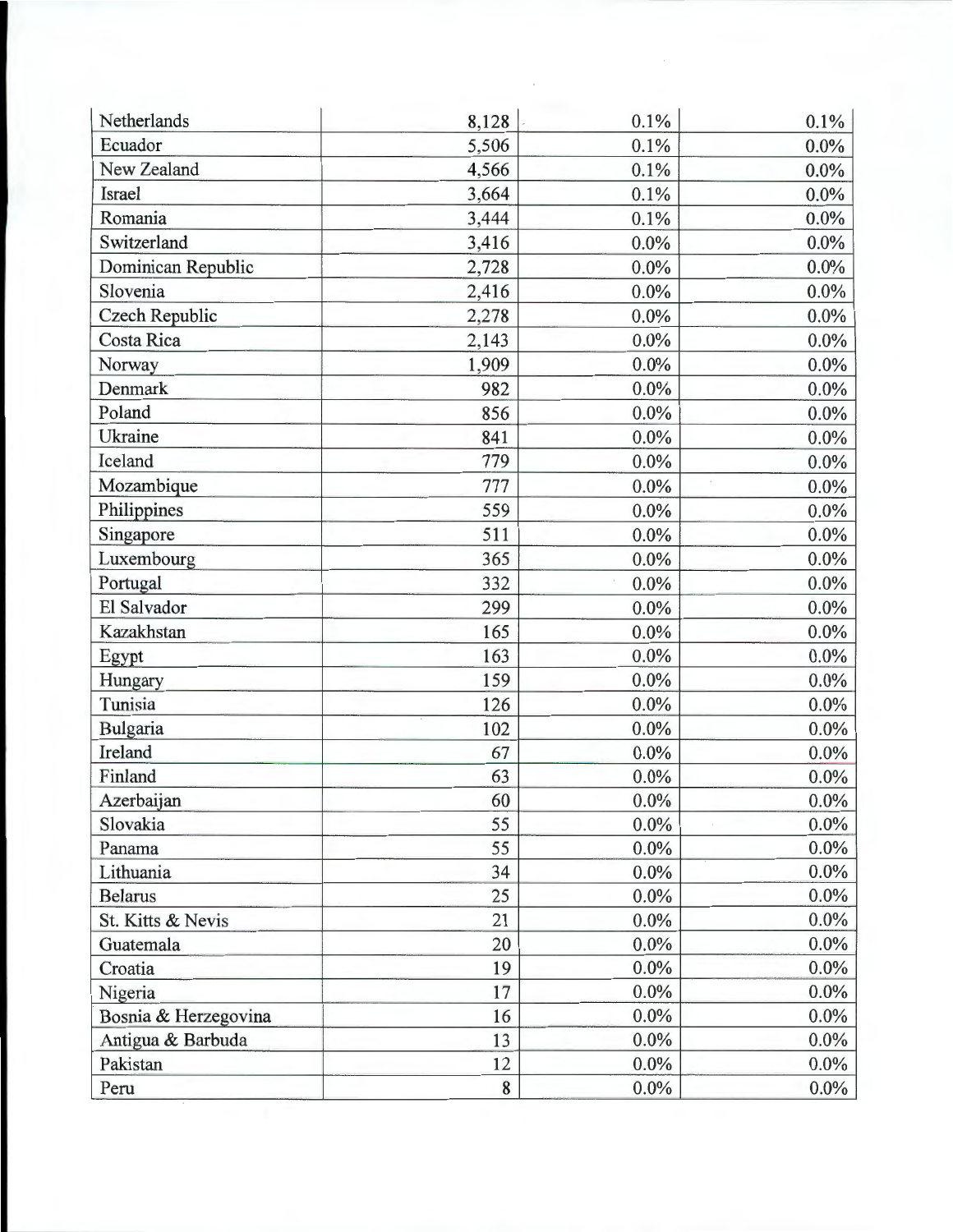| Uzbekistan               | 8                | $0.0\%$ | $0.0\%$ |
|--------------------------|------------------|---------|---------|
| Honduras                 | $\overline{7}$   | 0.0%    | 0.0%    |
| Serbia                   | 4                | 0.0%    | 0.0%    |
| Sierra Leone             | $\overline{2}$   | $0.0\%$ | $0.0\%$ |
| Chile                    | $\mathbf{1}$     | $0.0\%$ | 0.0%    |
| Jordan                   | $\mathbf{1}$     | $0.0\%$ | $0.0\%$ |
| Macedonia                | $\mathbf{1}$     | $0.0\%$ | $0.0\%$ |
| Andorra                  | $\bf{0}$         | 0.0%    | $0.0\%$ |
| Uruguay                  | $\bf{0}$         | 0.0%    | 0.0%    |
| Lebanon                  | $\bf{0}$         | 0.0%    | $0.0\%$ |
| Niger                    | $\bf{0}$         | $0.0\%$ | $0.0\%$ |
| Kenya                    | $\bf{0}$         | 0.0%    | $0.0\%$ |
| Malta                    | $\bf{0}$         | 0.0%    | $0.0\%$ |
| Albania                  | $\bf{0}$         | $0.0\%$ | $0.0\%$ |
| Liechtenstein            | $\bf{0}$         | $0.0\%$ | $0.0\%$ |
| Senegal                  | $\mathbf{0}$     | $0.0\%$ | $0.0\%$ |
| Samoa (Western)          | $\bf{0}$         | 0.0%    | $0.0\%$ |
| Seychelles               | $\bf{0}$         | 0.0%    | 0.0%    |
| <b>Sint Maarten</b>      | $\mathbf{0}$     | 0.0%    | 0.0%    |
| Reunion                  | $\boldsymbol{0}$ | 0.0%    | $0.0\%$ |
| Mauritius                | $\boldsymbol{0}$ | 0.0%    | $0.0\%$ |
| Montenegro               | $\mathbf{0}$     | 0.0%    | $0.0\%$ |
| Morocco                  | $\mathbf{0}$     | 0.0%    | $0.0\%$ |
| Nepal                    | $\mathbf{0}$     | 0.0%    | $0.0\%$ |
| New Caledonia            | $\boldsymbol{0}$ | 0.0%    | 0.0%    |
| Nicaragua                | $\boldsymbol{0}$ | 0.0%    | $0.0\%$ |
| Paraguay                 | $\boldsymbol{0}$ | 0.0%    | $0.0\%$ |
| Vatican City State       | $\boldsymbol{0}$ | $0.0\%$ | $0.0\%$ |
| Virgin Islands (British) | $\boldsymbol{0}$ | $0.0\%$ | $0.0\%$ |
| Sri Lanka                | $\bf{0}$         | $0.0\%$ | $0.0\%$ |
| Swaziland                | $\boldsymbol{0}$ | $0.0\%$ | 0.0%    |
| Syria                    | $\boldsymbol{0}$ | $0.0\%$ | $0.0\%$ |
| Tajikistan               | $\overline{0}$   | $0.0\%$ | $0.0\%$ |
| Togo                     | $\bf{0}$         | $0.0\%$ | $0.0\%$ |
| Tokelau                  | $\bf{0}$         | $0.0\%$ | $0.0\%$ |
| Trinidad & Tobago        | $\mathbf{0}$     | $0.0\%$ | $0.0\%$ |
| Macau                    | $\bf{0}$         | $0.0\%$ | $0.0\%$ |
| Kuwait                   | $\bf{0}$         | $0.0\%$ | $0.0\%$ |
| Kyrgyzstan               | $\bf{0}$         | $0.0\%$ | $0.0\%$ |
| Latvia                   | $\mathbf{0}$     | $0.0\%$ | $0.0\%$ |
| Gambia                   | $\bf{0}$         | $0.0\%$ | $0.0\%$ |

 $\bar{\phantom{a}}$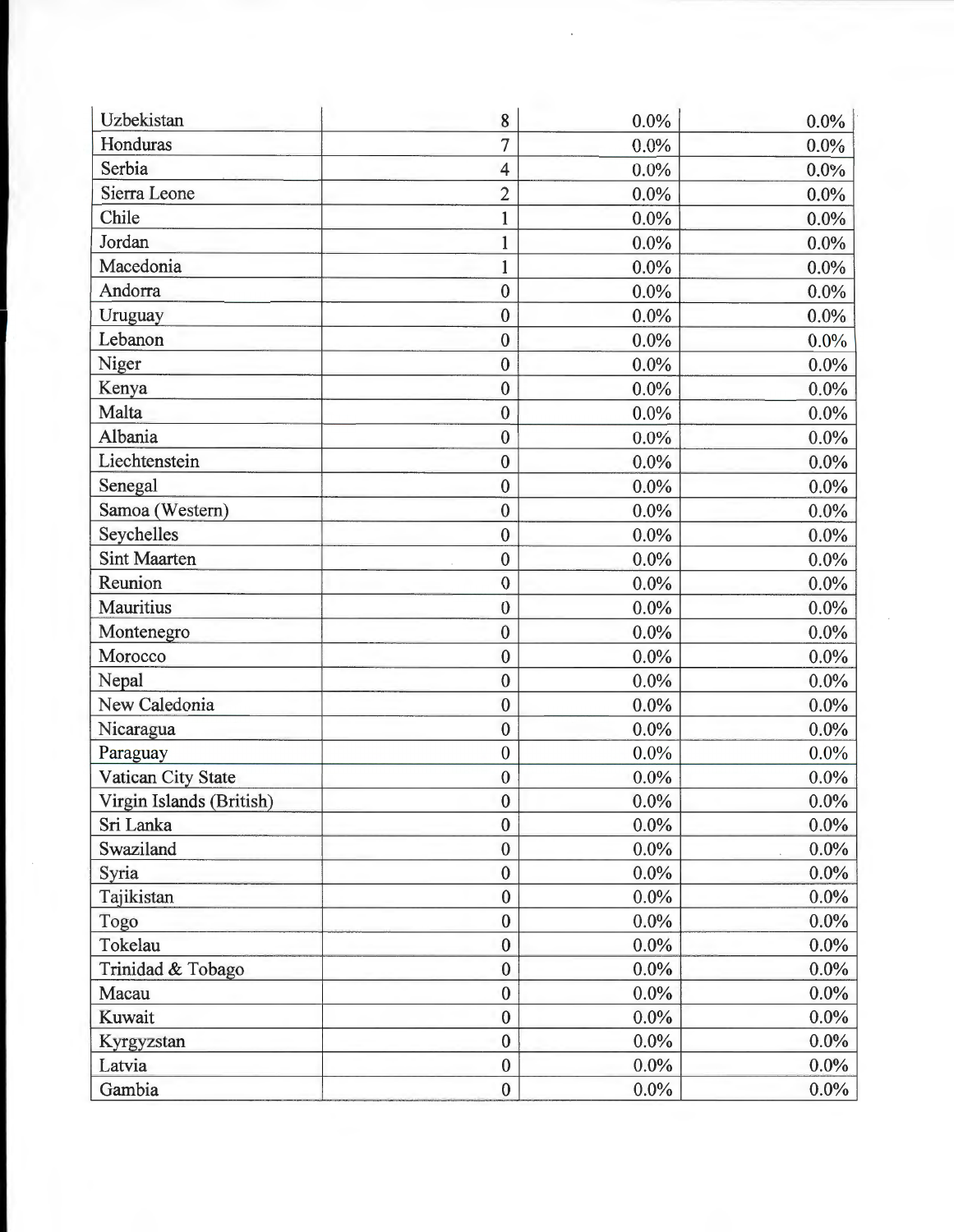| Georgia                 | 0                | 0.0%    | $0.0\%$ |
|-------------------------|------------------|---------|---------|
| Haiti                   | $\boldsymbol{0}$ | 0.0%    | $0.0\%$ |
| Estonia                 | $\bf{0}$         | 0.0%    | $0.0\%$ |
| Ethiopia                | $\mathbf{0}$     | 0.0%    | 0.0%    |
| Afghanistan             | $\mathbf{0}$     | $0.0\%$ | $0.0\%$ |
| <b>Bahamas</b>          | $\mathbf{0}$     | 0.0%    | $0.0\%$ |
| <b>Bolivia</b>          | $\mathbf{0}$     | $0.0\%$ | $0.0\%$ |
| Aruba                   | $\bf{0}$         | $0.0\%$ | $0.0\%$ |
| Bangladesh              | $\mathbf{0}$     | $0.0\%$ | $0.0\%$ |
| Cocos (Keeling) Islands | $\mathbf{0}$     | $0.0\%$ | $0.0\%$ |
| Cambodia                | $\mathbf{0}$     | $0.0\%$ | $0.0\%$ |
| Cameroon                | $\bf{0}$         | $0.0\%$ | $0.0\%$ |
| Brunei Darussalam       | $\theta$         | $0.0\%$ | 0.0%    |
| Curacao                 | $\mathbf{0}$     | $0.0\%$ | $0.0\%$ |
| Cyprus                  | $\boldsymbol{0}$ | $0.0\%$ | $0.0\%$ |

**Source: United States Department of Commerce, Bureau of the Census.**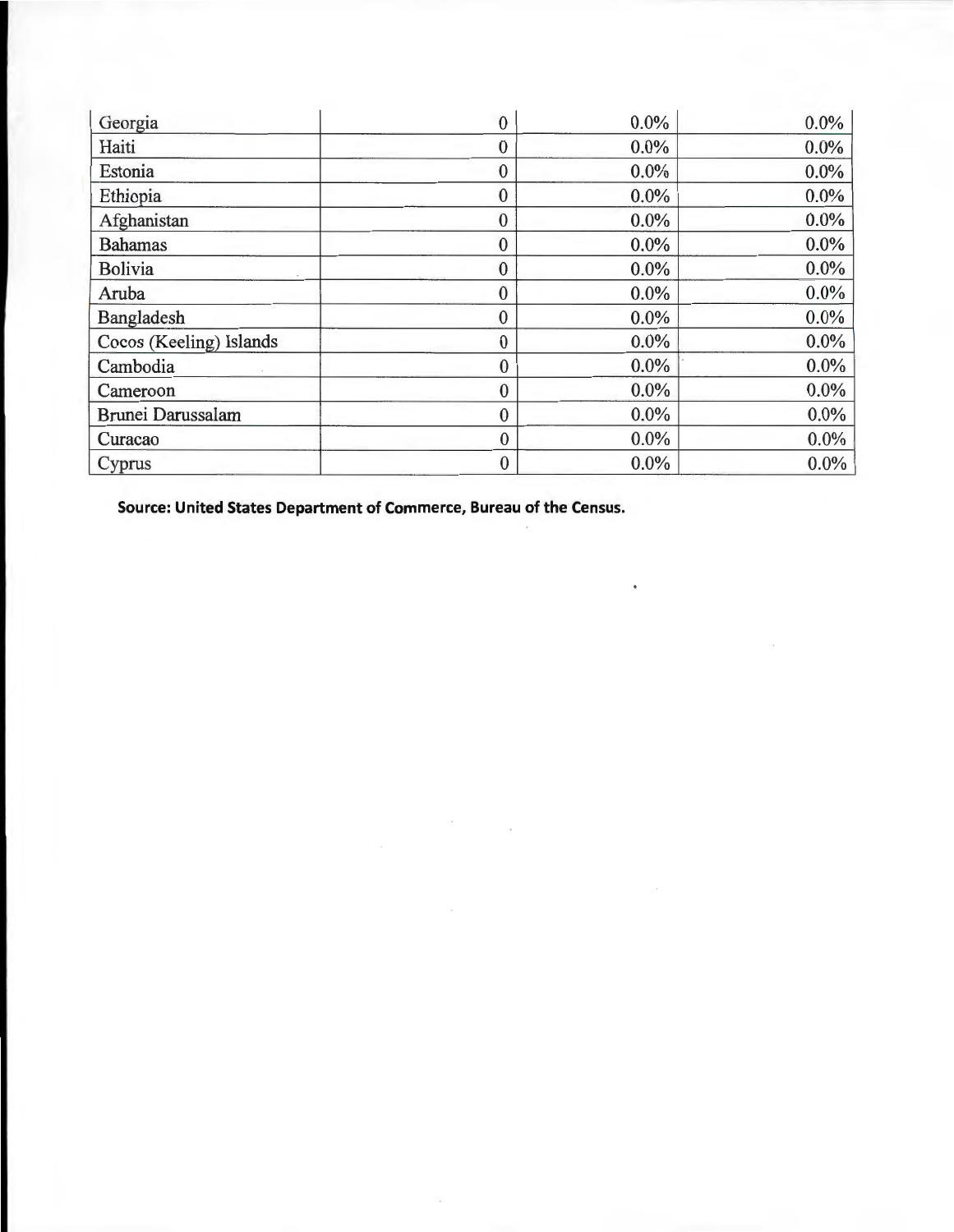

**Aluminum (year-end S per ton l ME Cash Out Price)· right axis•** 

## Autos Production and Aluminum Prices

Source: Wards Automotive, Aluminum Extrusion Council (prices)

**Autos -**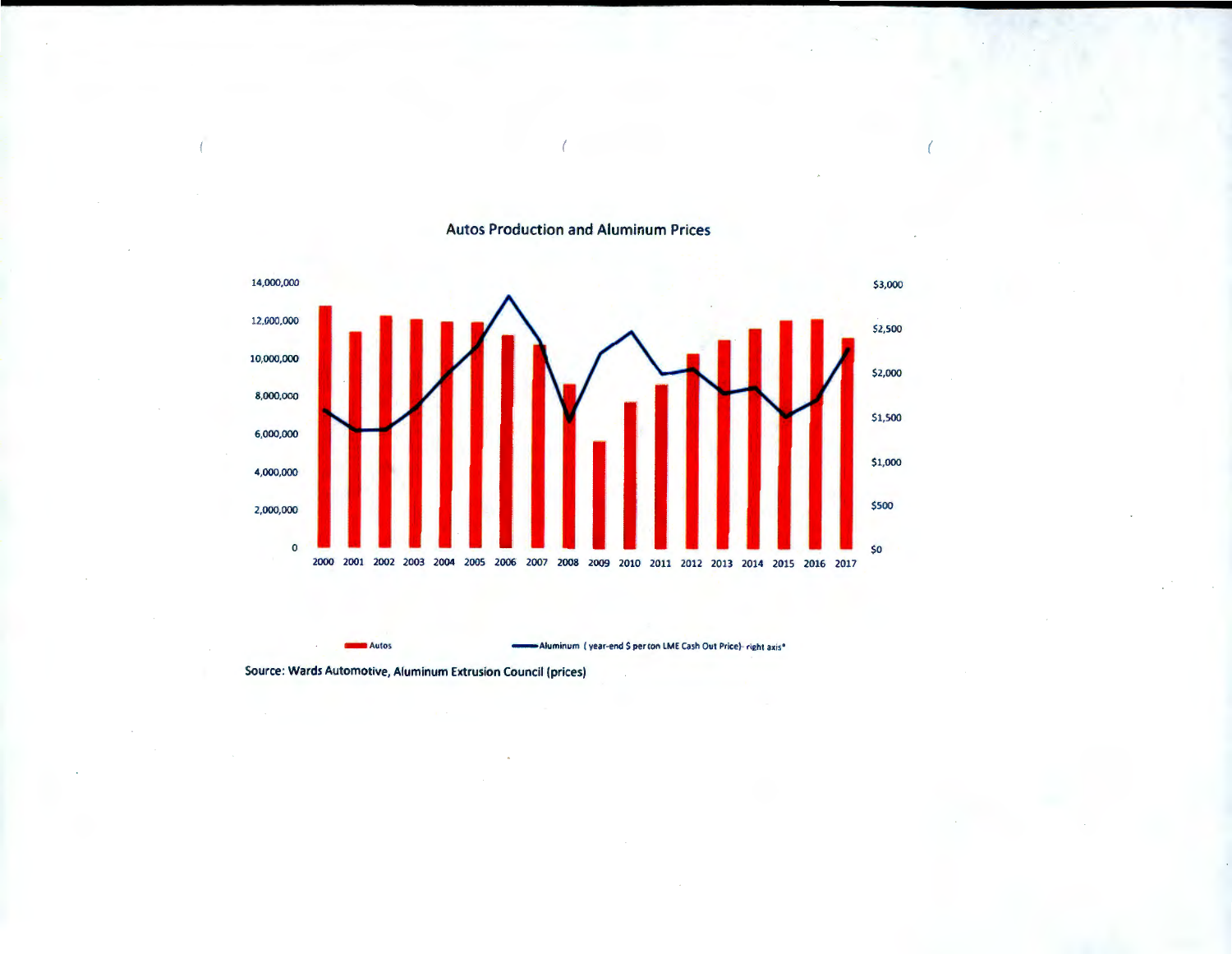

Autos Production and Steel (hot rolled coil prices)

Autos ..\_US domestic hot rolled steel coi l price

Source: SBB for steel price, Wards Automotive, which includes autos, trucks, and heavy duty trucks (passenger vehicles for autos)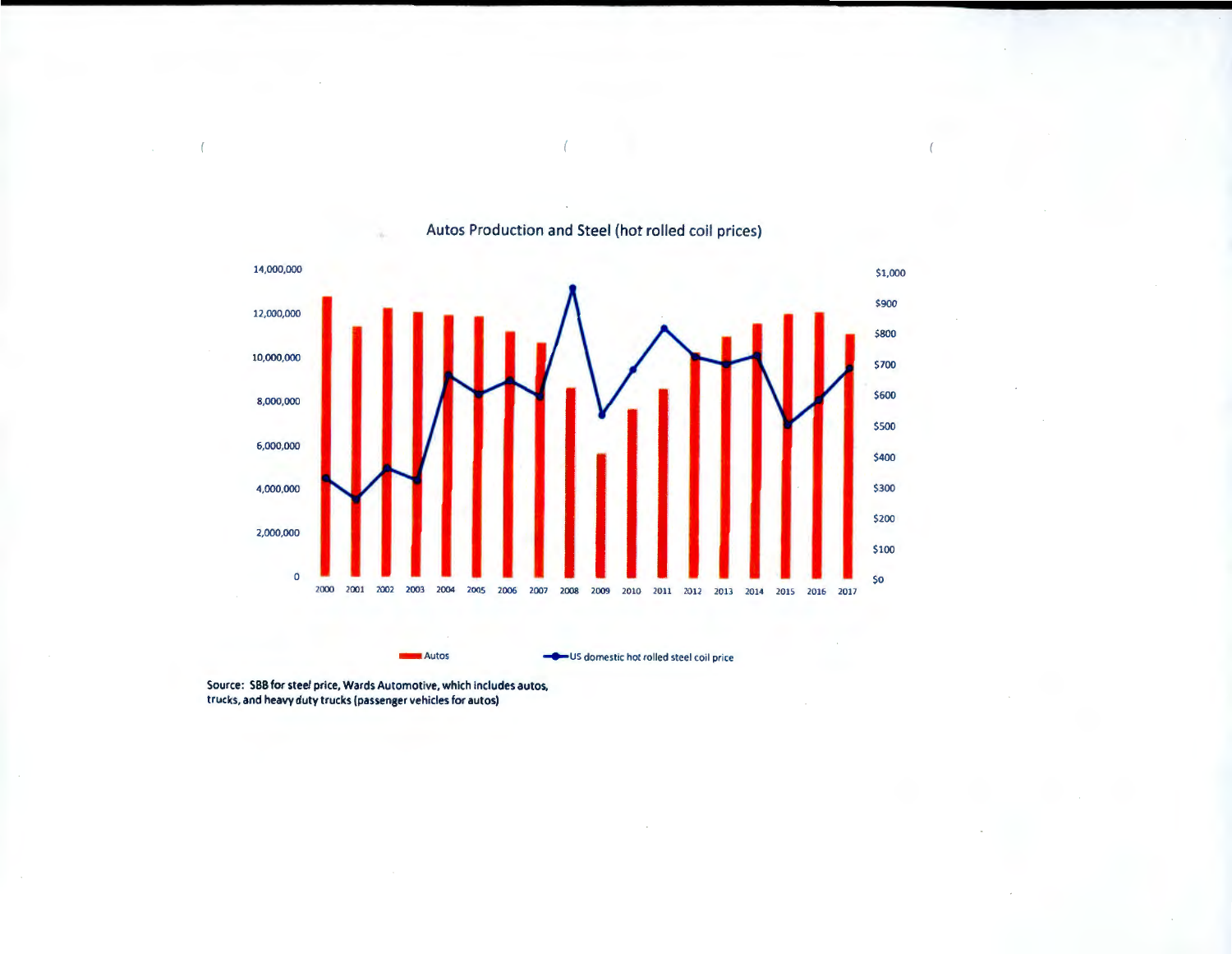

**Housing Starts and Steel Price Variations** 

**READ (# of Single Family starts)** 

US domestic hot rolled steel coil price

Source: SBB for steel price; Housing Starts, Census -- https://www.census.gov/construction/nrc/pdf/startsan.pdf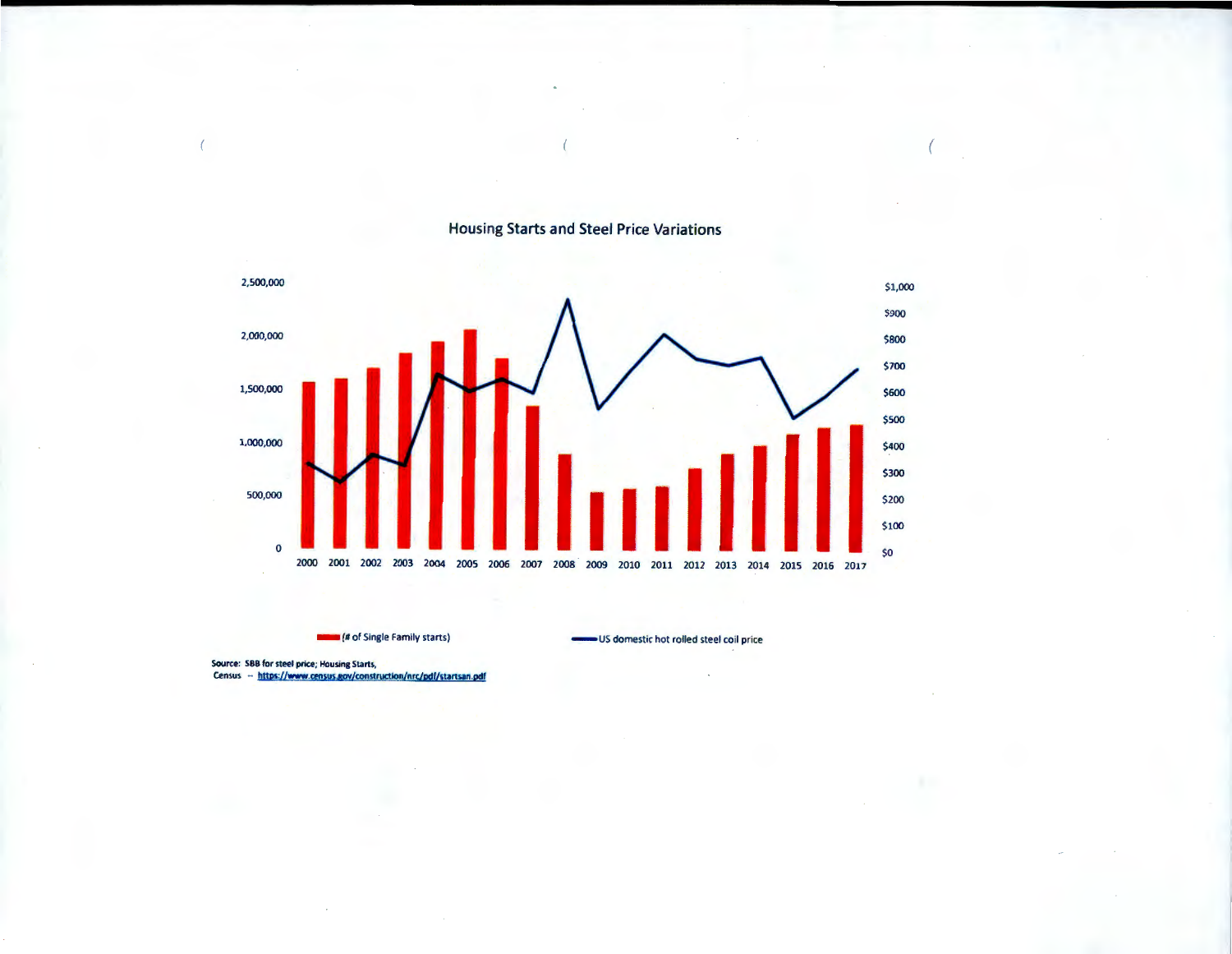

**RV Unit Shipment and Steel Prices** 

RV Unit Shipments (000)

US domestic hot rolled steel coil price (right axis)

Source: SBB for steel price and RVIA.org